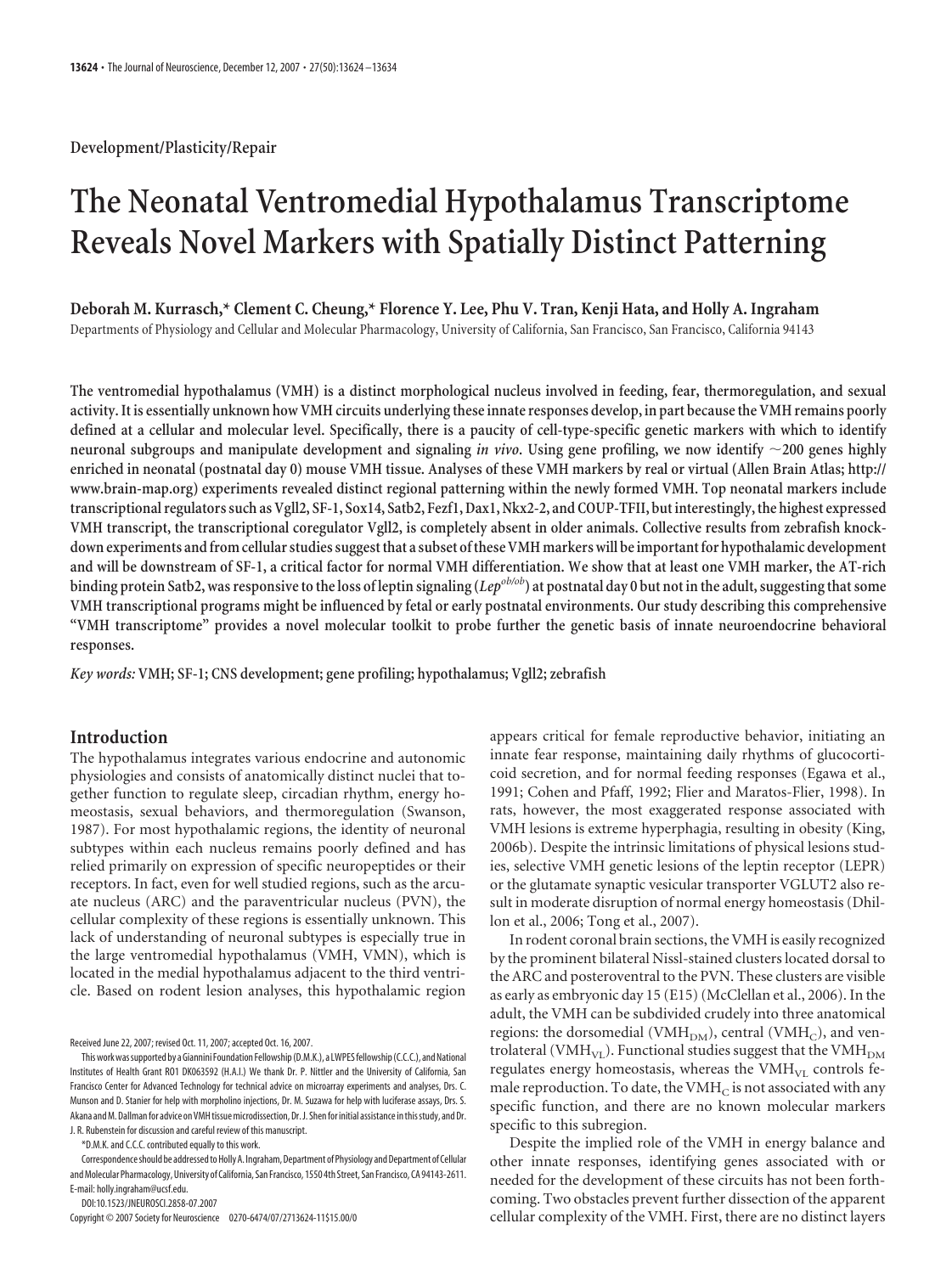or morphological characteristics in the VMH that would help classify neuronal subtypes as found for other brain regions. Second, only a few molecular markers have been described for the VMH as reviewed by McClellan et al. (2006). Indeed, a previous gene discovery approach in the adult hypothalamus identified only 10 VMH-enriched genes after comparing transcripts from laser-captured adult VMH, ARC, and dorsal medial hypothalamus (DMH) tissue, as summarized in supplemental Table S2 (available at www.jneurosci.org as supplemental material) (Segal et al., 2005). Their study identified the NR5A nuclear receptor SF-1 as the highest expressed VMH transcript consistent with the prominent expression of SF-1 in all three VMH subregions (Ikeda et al., 1995; Shinoda et al., 1995). The lack of molecular information for this large neuronal cluster prompted us to search for new VMH markers that would be expressed at a developmental stage [postnatal day 0 (P0)] when newly born neurons have already coalesced into a mature VMH cluster (Altman and Bayer, 1986; Pozzo Miller and Aoki, 1992) and when the neuroendocrine system must begin meeting the physiological demands of an external environment. This time point might not necessarily enrich for genes important for the birth or migration of VMH neurons from the ventricular zone that occurs between E10 and E17, as reviewed by McClellan et al. (2006), but would capture genes important for late developmental events involving VMH cell specification and function. Here, we report the first comprehensive neonatal VMH transcriptome, thereby providing a new molecular toolkit for understanding the development and function of this anatomically complex and physiologically diverse hypothalamic region.

## **Materials and Methods**

*Animals.* Mice were kept on a 12 h light/dark cycle (lights off at 6:00 P.M.) and killed at 10:00 A.M. CD-1 wild-type mice were used for microarray  $(n = 40)$ , *in situ* histochemistry  $(n = 3)$ , and quantitative real-time PCR (qPCR) ( $n = 4$ ) analyses. Heterozygous *sf-1<sup>+/-</sup>* and *Lep<sup>+/ob</sup>* mice were maintained on a C57BL/J6 background. Zebrafish were maintained at 28°C as described previously (Wehman et al., 2005). All research with animals was performed according to the guidelines approved by the Institutional Animal Care and Use Committee.

*Tissue collection.* Neonatal (P0) or adult mouse brains (CD-1) were embedded, sectioned (200 µm; VTI000s; Leica Microsystems, Nussloch, Germany), and the VMH was microdissected using visual outlines of the VMH capsule from six consecutive sections covering the region from 1.34 to 2.06 caudal to bregma, as defined by Paxinos and Franklin (2003). The remaining hypothalamus minus VMH tissue was dissected using the optic tract chiasm and the mammillary recess as the anterior and posterior limits, respectively. Total hypothalami were isolated from P0 or adult wild-type,  $sf_1^{-/}$  ( $n = 4$ ), and  $Lep^{ob/ob}$  ( $n = 4$ ) using the same hypothalamic landmarks. Pooled tissues (microarray) or individual tissues (qPCR) were immediately placed in RNALater, and total RNAs were isolated using RNAqueous (Ambion, Austin, TX) and stored at  $-80^{\circ}$ C.

*Oligo microarray.* MEEBO (Mouse Exonic Evidence Based Opensource) arrays were a generous gift from Dr. Joseph DeRisi (University of California, San Francisco, San Francisco, CA). VMH and hypothalamus minus VMH were obtained as described above. For each array, total RNAs  $(8 \mu g)$  of each sample were reverse transcribed and labeled with amino-allyl dUTP using reverse transcriptase and oligo-dT (Invitrogen, Carlsbad, CA). Labeled cDNAs were coupled to cyanine-3 or cyanine-5 dye (Monofunctional NHS-ester dye; GE Healthcare, Little Chalfont, UK), purified, combined, and hybridized to the microarray in a sealed chamber. Hybridization was performed at 65°C for 48 h. Slides were washed at 55°C in solution I ( $2 \times$  SSC, 0.03% SDS), solution II ( $1 \times$  SSC), and solution III ( $0.2 \times$  SSC) and quickly dried by centrifugation. Hybridized slides were scanned using an Axon Slide Scanner 4000B, and data were analyzed by Genepix software (Molecular Devices, Sunnyvale, CA).

In situ *hybridization.* Briefly, P0 brains were dissected, fixed immedi-

ately in 4% paraformaldehyde (PFA), and equilibrated in 30% sucrose/ PBS. Brains were embedded and cryosectioned (20  $\mu$ m each; 8-10 sections through the hypothalamus, total distance of  $\sim$ 2 mm) using the optic tract chiasm and the mammillary recess as the anterior and posterior limits, respectively (CM1900; Leica). digoxigenin (DIG)– cRNA probes were generated using a labeling kit (Roche, Indianapolis, IN) and hybridized to sections at 72°C overnight, washed in  $0.2 \times$  SSC (65°C), and rinsed in TBS. Sections were incubated in a blocking solution and in diluted alkaline phosphatase (AP)-conjugated anti-DIG antibody (1:5000; Roche) overnight at 4°C, washed with TBS, equilibrated in developing buffer (in mm: 100 Tris, pH 9.5, 100 NaCl, and 50 MgCl<sub>2</sub>), and developed in nitroblue-tetrazolium-chloride/5-bromo-4-chlor-indolylphosphate (NBT/BCIP) solution (Roche). Images were captured with an Olympus Optical (Tokyo, Japan) light microscope equipped with a CCD camera.

*Acute challenge assays.*All studies involved male mice, housed five mice per cage, and maintained under a standard 12 h light/dark cycle (lights on from 6:00 A.M. to 6:00 P.M.) at 20°C. Mice were fed standard mouse chow containing 6% total energy as fat (Harlan Laboratories, Indianapolis, IN) *ad libitum*, except when noted. For the fasting studies, adult mice  $(10-14$  weeks of age) were divided into two groups ( $n = 5$ ) and placed into new cages at 10:00 A.M. (time 0). The *ad libitum* group was given unrestricted food access. Either 24 or 48 h later, the animals were killed, and tissues were collected as described above. For the restraint studies, adult male mice  $(n = 5)$  were secured in 50 ml conical tubes and placed inside their cage (one animal per cage); control mice were freely moving in another cage. After 30 min, the animals were killed, and tissues were collected. For the cold-stress studies, animals were transferred to individual cages without bedding and placed at 4°C or 25°C for 60 min. Animals were killed, and tissues were collected. Each assay was repeated at least two times.

*Real-time qPCR.* VMH was microdissected, and total RNAs were isolated as described above. Real-time PCR was performed as described previously (Kurrasch et al., 2004). All data are normalized to one tissue sample of hypothalamus minus VMH (taken to be 1), and the error bar represents the variation of the other hypothalamus minus VMH samples against this chosen normalized sample  $(n = 4)$ . Before routine use, all primer sets (Primer Express version 2.0; Applied Biosystems, Foster City, CA) were validated to ensure amplification of a single product with appropriate efficiency. Data obtained from the PCR reaction were analyzed using the comparative cycle threshold  $C_T$  method (User Bulletin 2; PerkinElmer, Wellesley, MA). Primer sequences are listed in supplemental Table S3 (available at www.jneurosci.org as supplemental material).

*Cellular luciferase reporter assays.* Fragments  $(\sim 200$  bp) containing the SF-1 response element(s) were subcloned into a luciferase reporter construct as described (Nachtigal et al., 1998), and mutant promoter fragments were generated by site-directed mutagenesis altering the wild-type core SF-1 binding site of A**GG**TCA to A**ta**TCA. HepG2 cells were plated into a 24-wells plate at  $10<sup>5</sup>$  cells per well and transfected using Fugene6 (Roche). Lysates from 48 h transfected cells were measured for luciferase activity using Veritus Microplate Luminometer (Turner BioSystems, Sunnyvale, CA) and performed three times.

*Zebrafish morpholinos analysis.* Morpholinos (MOs) were obtained from Open Biosystems (Hunstville, AL) or Gene Tools (Philomath, OR). Two morpholinos per gene were designed: one to bind sequences surrounding the initiating methionine and one to bind to 5' untranslated region (UTR) or exon/intron regions. Each morpholino was tested against the genome for nondesired interactions. Sequences of MOs are listed in supplemental Table S3 (available at www.jneurosci.org as supplemental material). Morpholinos were injected according to previously published procedures (Summerton, 1999). MOs were resuspended in water to a working solution of  $1 \mu$ M and injected into the yolk of one- to four-cell stage embryos ( $n = 100$  embryos/MO; repeated three times). Effective doses were determined separately for each MO. Embryos were treated with 1-phenyl-2-thio-urea (200  $\mu$ M) to block formation of melanocytes. Forty-eight hour postfertilization (hpf) embryos were collected, dechorinated, fixed overnight, and stored in 100% MeOH at 20°C until whole-mount *in situ* hybridizations performed.

*Whole mount* in situ *hybridization in zebrafish.* Embryos were rehy-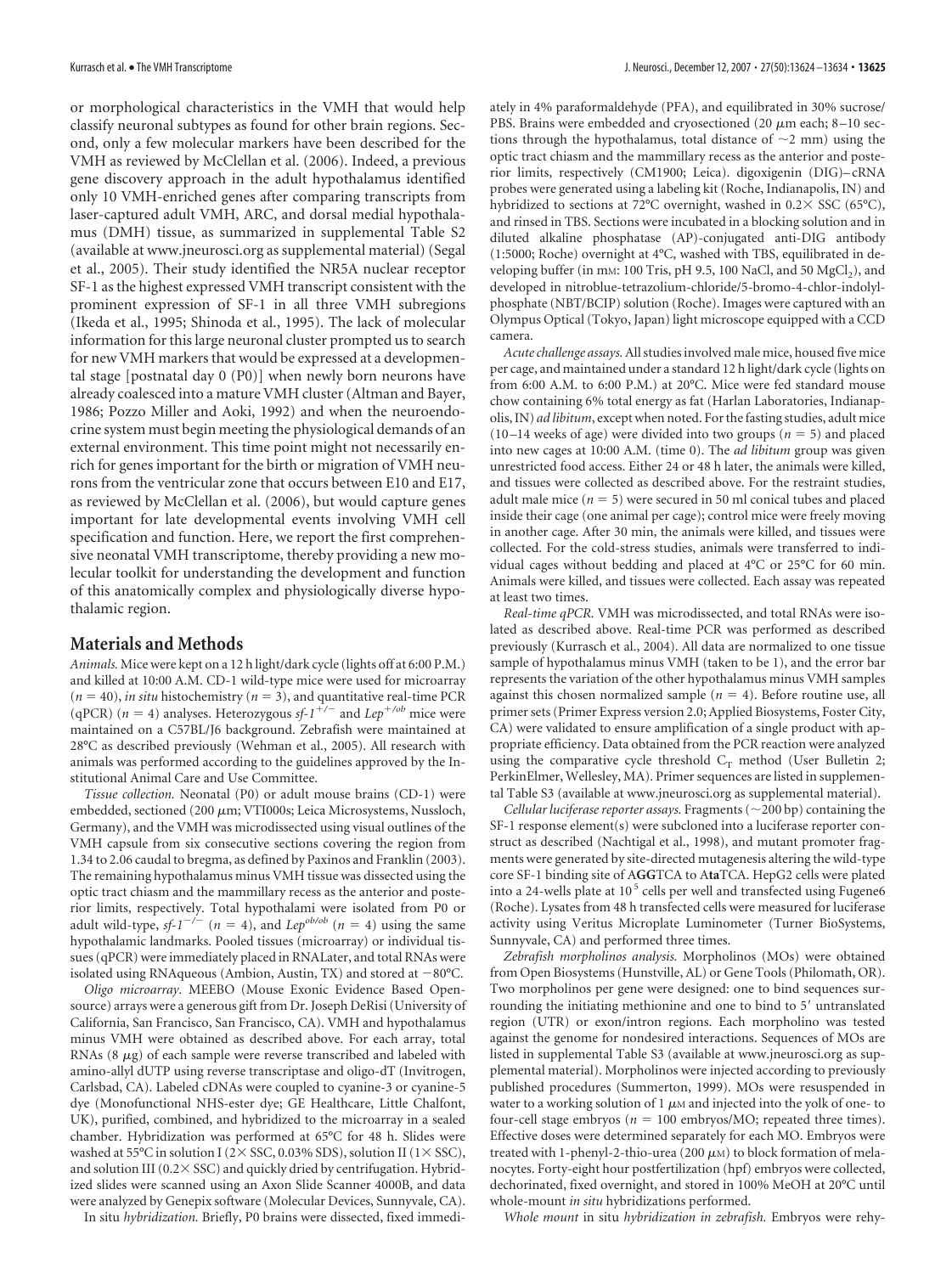drated into PBS–0.1% Tween 20, treated with proteinase K (20  $\mu$ g/ml; 8 min), refixed (4% PFA; 20 min), prehybridized (70°C; 1 h), and hybridized (70°C; overnight) with hypothalamic riboprobes. Embryos were washed (50% formamide/50%  $2 \times$  SSC;  $2 \times$  SSC; 0.2 $\times$  SSC), blocked (5% sheep serum heat inactive), and incubated overnight at 4°C with --DIG antibody followed by washing and a second incubation with NBT/BCIP in staining buffer (100 mm NaCl, 50 mm MgCl<sub>2</sub>, 100 mm Tris-HCl, and 0.1% Tween 20). The color reaction was monitored for several hours and stopped by washing with PBS-0.1% Tween 20. The embryos were refixed and transferred to 90% glycerol for clearing. Embryos were captured using Spot camera.

#### **Results**

#### **The neonatal mouse VMH transcriptome**

To identify molecular markers enriched in the VMH at a late developmental stage, gene profiling was performed on microdissected tissue from newly born (P0) male mice with the VMH compared with the entire hypothalamus absent the VMH. We reasoned that this later time point would identify markers important for distinguishing distinct VMH cell types rather than identifying genes important for neuronal migration from the third ventricle. P0 also corresponds to a stage when the newborn animal requires a functional endocrine network for integrating sensory input and maintaining homeostasis in response to physiological demands. Moreover, significant overlap was found with our current gene list after profiling E18 VMH tissue with a less comprehensive microarray that only included RIKEN cDNAs (P. V. Tran, unpublished data). Using P0 VMH tissue, nearly 200 genes of 37,000 showed enrichment of  $\geq 1.51$ -fold expression relative to the rest of the hypothalamus (supplemental Table S1, available at www.jneurosci.org as supplemental material). The top 50 neonatal VMH transcripts include a small subset of genes known previously to be expressed in the adult VMH (Table 1). Among these newly identified VMH markers are genes predicted to regulate transcription or mediate extracellular signaling, as well as several RIKEN and hypothetical cDNA transcripts that have yet to be annotated. Several transcription factors were identified, including *Vgll2*, *Sf-1*, *Sox14*, *Satb2*, *Fezf1*, *Dax1*, *COUP-TFII*, *Nkx2-2*, *Ldb2, Fbxw7*, *Lcorl*, *Nkx2.1*, *Grhl1*, *Neud4*, and *Isl1*. Of these transcription factors, known roles in hypothalamic development have been described only for SF-1 and Nkx2.1. Although SF-1 is not required for the birth of VMH neurons and is expressed only in postmitotic neurons (Tran et al., 2003), SF-1 is required for maintenance of normal VMH cytoarchitecture (Ikeda et al., 1995; Shinoda et al., 1995), for terminal differentiation (Tran et al., 2003), and proper condensation of the VMH nucleus (Davis et al., 2004). In the adult, these developmental deficits have been indirectly linked to energy dysregulation as evidenced by the fact that adrenal rescued *Sf-1* null adult mice display obesity (Majdic et al., 2002), and SF-1 heterozygous mice have decreased hypothalamic sympathetic output with a propensity for diet-induced obesity (Tran et al., 2006). In contrast to the restricted influence of SF-1 on VMH development, loss of nkx2.1 (Titf1) results in severe disruption of the entire hypothalamus except for the most ventral aspect as evidenced by an altered or absent expression pattern of SF-1, Sim-1, and Pax-6 (Marin et al., 2002). Other transcription factors on our list include ldb2, which has been linked to hypothalamic development (Caqueret et al., 2006) and Fezf1 (Hirata et al., 2006), COUP-TFII (Tripodi et al., 2004), and Satb2 (Britanova et al., 2005), which are all implicated broadly in neural development. Although the functional relevance of these other transcription factors in the VMH remains to be determined, it is likely that they will participate in specifying VMH patterning or cell fate.

In addition to transcription factors, we identified many membrane receptors/proteins, including G-protein-coupled receptors, *Gpr149*, *Nmbr*, *Cckbr*, *Htr1b*, *Cnr1*, *Htr2a*, and *Gpr176*, and ion channels, *Gabra5*, *Kcnj5*, *Kcnab1*, *Abcc4*, *Abcc8*, *Cacna2d1*, *Slc17a6*, *Clca1*, and *Fxyd7*. Of these, many have not been identified previously as being localized within the VMH. For example, the serotonin receptors Htr2a and Htr1b were found in our profiling, but Htr2c was not enriched  $(<0.5$ -fold) despite its known role in energy balance (Tecott et al., 1995). Another receptor involved in energy balance and found in the neonatal VMH is the cannabinoid receptor 1 (Cnr1). Indeed,  $Cn r l^{-/-}$  mice are lean, hypophagic, and resistant to diet-induced obesity (Cota et al., 2003). Cnr1 may also specify VMH neurogenesis given that endocannabinoids have been suggested to regulate synaptogenesis (Berghuis et al., 2007) and attenuate BDNF signaling in the hippocampus and frontal cortex (Maj et al., 2007). Other membrane proteins implicated in the glucose-sensing properties of VMH neurons include VGLUT2 (Tong et al., 2007) and components of the ATP-dependent potassium channels, the potassium inwardly rectifying channel Kcnj11 (Kir6.2, 1.48-fold) (Miki et al., 2001), and its binding partner the sulfonylurea receptor Abcc8 (SUR1). Thus, the glucose-sensing properties of VMH neurons appear to be intact and well established at birth.

Although we identified many new VMH enriched transcripts, we failed to detect some well studied rat or mouse VMH adult markers, such as androgen receptor (AR) and estrogen receptor (Simerly et al., 1990; Ikeda et al., 2003), LEPR (Schwartz et al., 1996), and growth hormone secretagogue receptor (Zigman et al., 2006). We did not find a large number of new or previously identified neuropeptides, including NPY and galanin, which have been assigned as VMH peptides based on immunohistochemical analysis (McClellan et al., 2006). In fact, only four neuropeptides were enriched in the neonatal VMH, and these included *BDNF*, *pituitary adenylate cyclase-activating polypeptide* (*PACAP*), *prodynorphin*, and *Tac1* (*substance P*). Of these, functions in the VMH are best described for BDNF, in which it acts as a satiety factor downstream of melanocortin signaling (Xu et al., 2003). PACAP signaling is proposed to regulate the sympathoadrenal axis affecting the release of adrenal steroids (Hashimoto et al., 2006), and substance P release from ER-positive VMH neurons is proposed to affect sexual behavior (Daniels et al., 2003). Other known adult VMH peptides, such as *enkephalin*, *cholecystokinin* (*CCK*), and *somatostatin*, were not enriched in the neonatal VMH, but some were found at much higher levels in P21 hypothalami (F. Y. Lee and H. A. Ingraham, unpublished data). Collectively, these results suggest strongly that many adult neuropeptides and hormone receptors are not yet upregulated or enriched in the newborn VMH.

Transcripts at the bottom of our list that are predicted to be low in the VMH  $(< 0.4$ -fold) but are high in other hypothalamic regions include several known hypothalamic markers, including *hypocretin*, *arginine vasopressin*, *corticotrophin-releasing hormone* (*CRH*), *oxytocin*, *thyrotropin-releasing hormone receptor*, *LRHR* (*luteinizing hormone releasing hormone*), *Brn2*, *Sim1*, and *carboxypeptidase*. These results confirm that our microdissection technique and gene profiling method are valid.

## **VMH markers exhibit regional and temporal expression patterns**

We next examined the expression patterns of several top VMH markers in neonatal brains to confirm that they were VMHenriched markers. For all candidates assessed, a prominent, tightly restricted expression pattern was observed in the ventral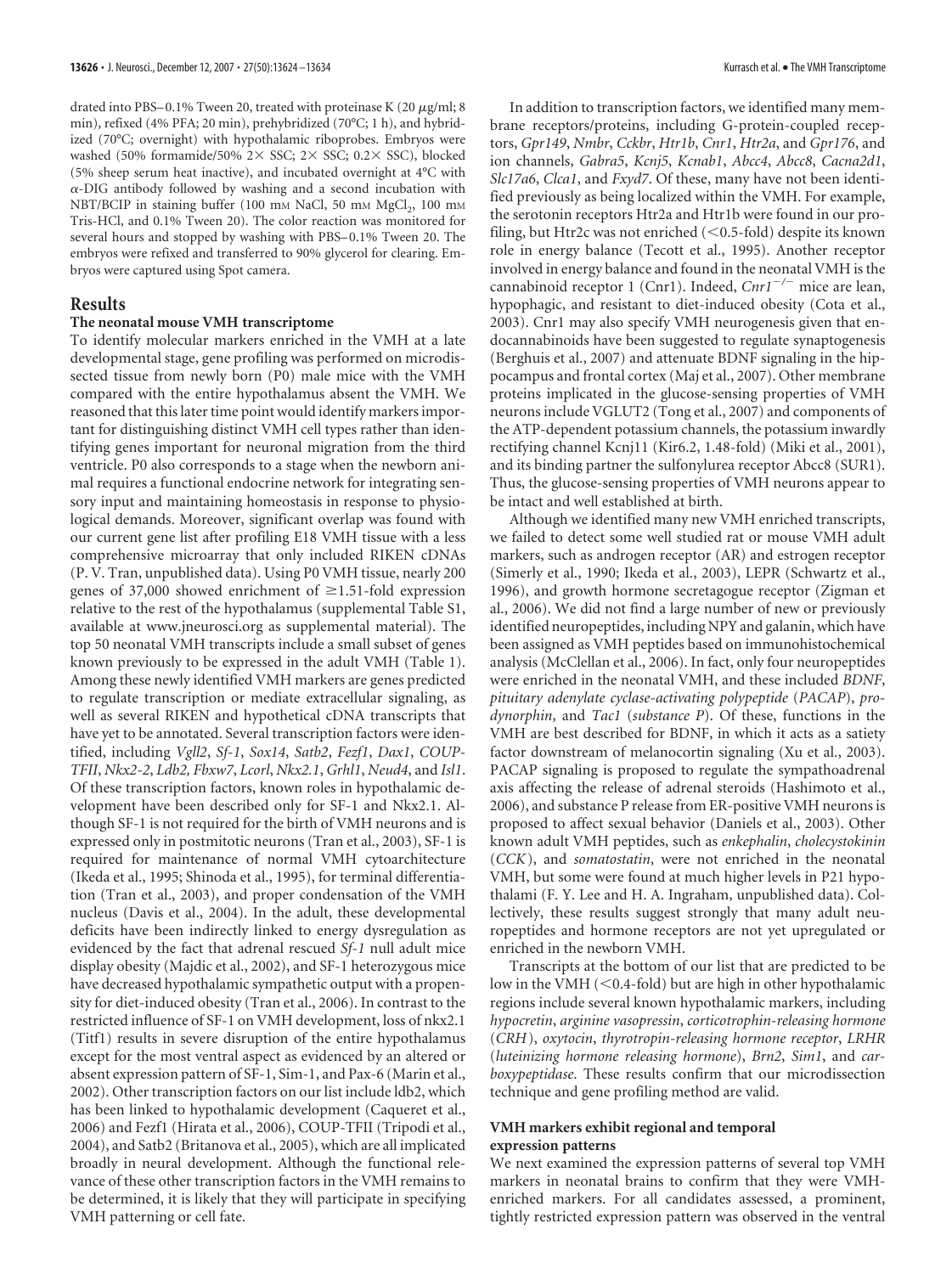#### **Table 1. Top 50 VMH-enriched genes**

| Rank            | Symbol              | Gene name                                                                                 | Accession # | Fold |
|-----------------|---------------------|-------------------------------------------------------------------------------------------|-------------|------|
| 1               | Vgll2               | Vestigial-like 2 homolog                                                                  | NM_153786   | 8.42 |
| $2^{\alpha}$    | Nr5a1               | Nuclear receptor subfamily 5, group A, member 1 (SF1, Ad4BP)                              | NM_139051   | 7.75 |
| 3 <sup>a</sup>  | Sox14               | SRY-box containing gene 14                                                                | XM_284529   | 7.35 |
| 4               | Nptx2               | Neuronal pentraxin 2                                                                      | NM 016789   | 6.85 |
| 5               | RIKF11              | RIKEN cDNA 9130024F11                                                                     | AK020268    | 6.13 |
| 6 <sup>a</sup>  | Bdnf                | Brain-derived neurotrophic factor                                                         | NM_007540   | 5.37 |
| 7               | Satb <sub>2</sub>   | Special AT-rich sequence binding protein 2                                                | AK035129    | 4.68 |
| 8               | Gpr149              | G-protein-coupled receptor 149                                                            | NM_177346   | 4.43 |
| 9               | Fezf1               | Fez family zinc finger 1                                                                  | XM_133029   | 4.38 |
| 10              | Ddn                 | Dendrin                                                                                   | AK122363    | 4.29 |
| 11 <sup>a</sup> | Cbln1               | Cerebellin 1 precursor protein                                                            | NM_019626   | 4.28 |
| 12              | RIKG08              | RIKEN cDNA C130093G08                                                                     | AK082001    | 4.27 |
| 13              | Mst1r               |                                                                                           | NM 009074   | 3.83 |
| 14              | Tnfrsf8             | Macrophage stimulating 1 receptor<br>Tumor necrosis factor receptor superfamily, member 8 | NM_009401   | 3.79 |
| 15              | Nmbr                | Neuromedin B receptor                                                                     | NM 008703   | 3.30 |
|                 |                     |                                                                                           |             |      |
| 16 <sup>a</sup> | Adcyap1             | Adenylate cyclase activating polypeptide 1 (PACAP)                                        | NM_009625   | 3.28 |
| 17 <sup>a</sup> | Nr0b1               | Nuclear receptor subfamily 0, group B, member 1 (Dax1)                                    | NM_007430   | 3.18 |
| 18              | Pdyn                | Prodynorphin                                                                              | NM_018863   | 3.16 |
| 19              | Amigo2              | Adhesion molecule with Ig-like domain 2                                                   | NM 178114   | 3.13 |
| 20              | RIKK11              | RIKEN cDNA 1700024K11                                                                     | CN839877    | 3.12 |
| 21              | Plp1                | Proteolipid protein (myelin) 1                                                            | AK077564    | 3.05 |
| 22              | <b>Nkx2-2</b>       | NK2 transcription factor related, locus 2                                                 | NM_010919   | 2.94 |
| 23 <sup>a</sup> | Gabra5              | GABA receptor, subunit $\alpha$ 5                                                         | NM_176942   | 2.89 |
| 24 <sup>a</sup> | Gda                 | Guanine deaminase                                                                         | AK080065    | 2.81 |
| 25              | RIKC22              | <b>RIKEN cDNA C230097C22</b>                                                              | BB396351    | 2.74 |
| 26 <sup>a</sup> | Nr2f2               | Nuclear receptor subfamily 2, group F, member 2 (COUP-TFII)                               | NM_009697   | 2.73 |
| 27              | RIKB13              | RIKEN cDNA E030019B13                                                                     | BC064451    | 2.73 |
| 28              | Camky               | CaM kinase-like vesicle-associated                                                        | NM_145621   | 2.70 |
| 29              | Ldb <sub>2</sub>    | LIM domain binding 2                                                                      | NM_010698   | 2.65 |
| 30              | Fbxw7               | F-box and WD-40 domain protein 7, archipelago homolog                                     | NM_080428   | 2.62 |
| 31 <sup>a</sup> | Cckbr               | Cholecystokinin B receptor                                                                | NM 007627   | 2.60 |
| 32              | Cdh <sub>4</sub>    | Cadherin 4                                                                                | NM_009867   | 2.58 |
| 33              | Col <sub>6</sub> a3 | Procollagen, type VI, alpha 3                                                             | XM_484897   | 2.53 |
| 34              | Sema3a              | Sema domain, Iq, short basic domain, secreted, 3A                                         | NM_009152   | 2.52 |
| 35              | RIKP06              | RIKEN cDNA 1700007P06                                                                     | AK005744    | 2.48 |
| 36              | Rerg                | RAS-like, estrogen-regulated, growth inhibitor                                            | NM 181988   | 2.46 |
| 37              | Acvr1c              | Activin A receptor, type IC                                                               | XM_194020   | 2.44 |
| 38              | A2bp1               | Ataxin 2 binding protein 1, transcript variant 2 (Fox-1)                                  | NM_021477   | 2.40 |
| 39 <sup>a</sup> | Tac1                | Tachykinin 1 (Substance P)                                                                | NM_009311   | 2.36 |
| 40              | Lcorl               | Ligand-dependent nuclear receptor corepressor-like, transcript v0.2                       | NM 172153   | 2.36 |
| 41              | Card14              | Caspase recruitment domain family, member 14                                              | NM_130886   | 2.32 |
| 42              |                     | cDNA sequence BC034076                                                                    | NM_177649   | 2.27 |
| 43 <sup>a</sup> | Titf1               | Thyroid transcription factor 1 (Nkx2.1)                                                   | NM_009385   | 2.27 |
| 44              | B3qnt3              | UDP-GlcNAc: $\beta$ Gal $\beta$ -1,3-N-acetylglucosaminyltransferase 3                    | NM_028189   | 2.25 |
| 45              | Tcfcp2l2            | Transcription factor CP2-like 2 (Grhl1)                                                   | NM_145890   | 2.24 |
| 46              | Kcnj5               | Potassium inwardly rectifying channel, subfamily J, member 5                              | NM 010605   | 2.22 |
| 47              | Ntn3                | Netrin 3                                                                                  | NM_010947   | 2.21 |
| 48              | Calb1               | Calbindin-28K                                                                             | AK038856    | 2.21 |
| 49              | Tmem35              | Transmembrane protein 35                                                                  | NM 026239   | 2.20 |
| 50              | RIKI05              | RIKEN cDNA C030019I05                                                                     | NM_177075   | 2.20 |
|                 |                     |                                                                                           |             |      |

VMH candidates are ranked by fold expression relative to hypothalamus minus VMH. Results from P0 male mice on a MEEBO microarray (~37,000 genes).

*a* Previously known genes.

medial region of neonatal hypothalami similar to that observed for SF-1 (Fig. 1*A*) (supplemental Fig. S1, available at www. jneurosci.org as supplemental material). Regardless of their rank order, all transcripts were expressed in the VMH, with some transcripts showing low expression in the ARC or DMH (Amigo2, Sox14, and Nptx2) (Fig. 1*A*). Using qPCR, we also established that these top transcripts were also enriched in the adult VMH (Fig. 1*B*). Indeed, virtual expression analyses using Allen Brain Atlas (http://www.brain-map.org) (Lein et al., 2007) showed that several of these top transcripts and even those lower on our list  $(-1.5-fold)$  displayed prominent expression in the adult VMH

(supplemental Table S1, Fig. S2, available at www.jneurosci.org as supplemental material). Thus, the nearly 200 genes identified here provide a comprehensive list of known and novel VMHenriched markers.

Currently, SF-1 is the only definitive factor known to regulate VMH differentiation and development. We assumed that other regulators important for early and late stages of VMH development will be enriched or restricted to this nucleus. Similar to SF-1, factors involved in the earliest stages of VMH development would be expressed concomitantly with the migration and formation of this nucleus or between E11 and E17. Expression of our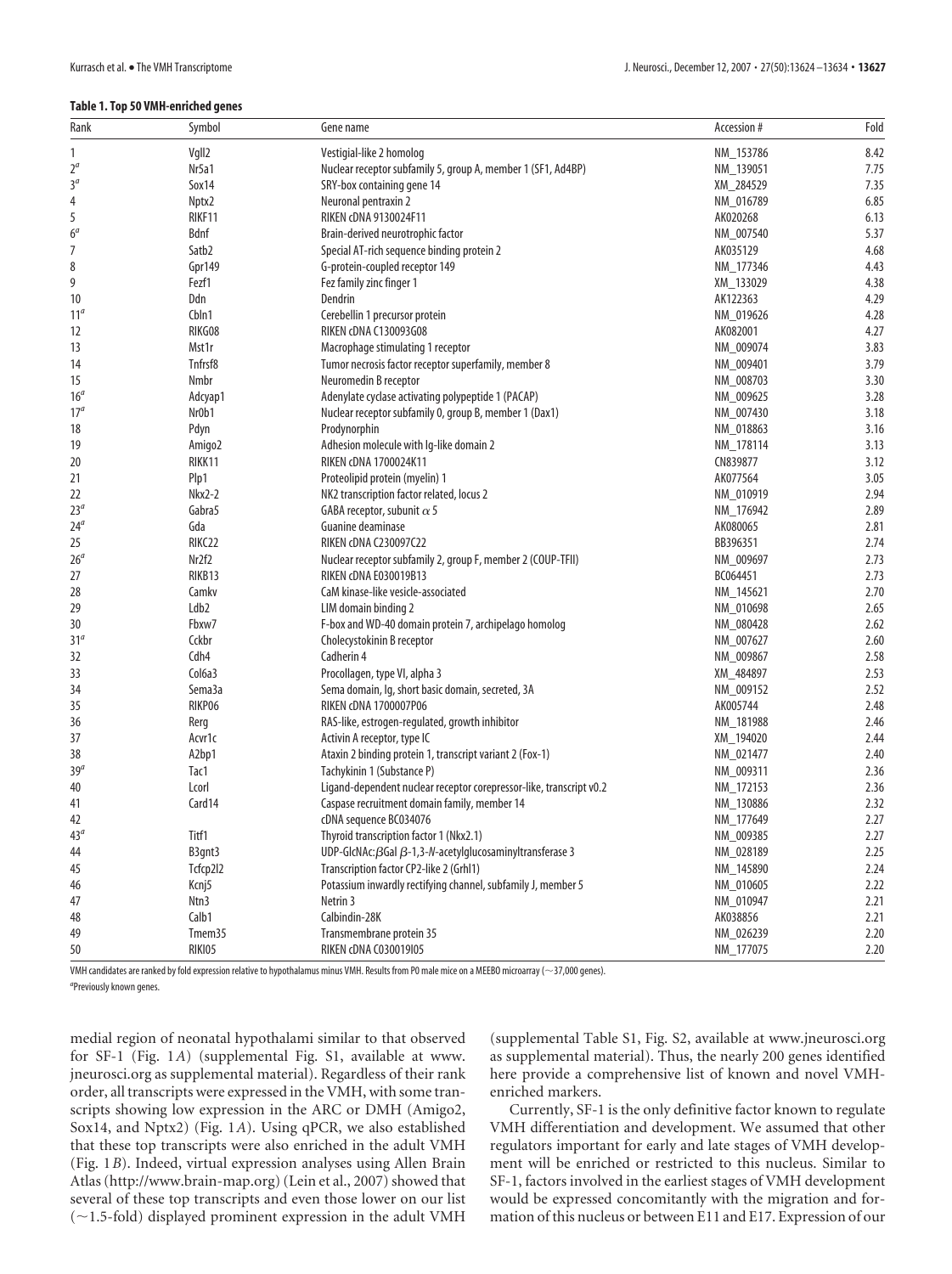top marker Vgll2 (VITO-1) exhibits this very pattern. Indeed, the ontogeny of Vgll2 expression shows that this transcriptional cofactor is present in the developing embryo, with expression peaking in the newly born animal (P0). However, by P7, expression was diminished, and, by weaning at P21, this VMH marker is completely absent (Fig. 2). Additionally, although Vgll2 appears to overlap with SF-1 at P0 and P7, it exhibits a much more restricted pattern and is confined to the dorsal medial region. Similarly, at the earliest stage examined, E12, both markers exhibit overlap-<br>ping but distinct paraventricular ping but distinct paraventricular expression patterns (Fig. 2, E12). Based on data in the Allen Brain Atlas and differential profiling at P0 versus P21 (Lee and Ingraham, unpublished data), we predict that a small but sizable number of VMH genes (10%) will exhibit patterns similar to Vgll2 and be significantly downregulated or silenced in the adult VMH. The dynamic expression pattern exhibited by Vgll2 suggests strongly that this transcriptional cofactor will play an important role in the earliest stages of VMH neural development.

Closer examination of patterns displayed by the top VMH transcripts revealed overlapping but remarkably distinct regional patterning in the VMH when assessed in serial adjacent neonatal brain sections (Fig. 3*A*). As mentioned above, Vgll2 was restricted to the dorsomedial region throughout the entire VMH (Fig. 3*A*) (supplemental Figs. S3, S5, available at www.jneurosci.org as supplemental material). In this particular plane of sectioning, other markers such as Amigo2 and Sox14 were expressed in the  $VMH<sub>DM</sub>$ and VMH<sub>C</sub> but appeared to be weakly ex-



**Figure 1.** Expression patterns and levels oftop VMHmarkers. *Insitu* hybridization oftop VMHmarkers in P0 embryos and qPCR in adult. A, Expression of novel VMH markers in P0 mouse pups is shown for coronal brain sections (20  $\mu$ m thick). The pattern for the current definitive VMH marker, SF-1, isshown in the top left panel. Anatomical landmarks include the third ventricle (3V) and the amygdala (A). Scale bar, 2 mm. *B*, Relative transcript levels are shown for several VMH markers in adult male mice (>8 weeks). Relative levels of each transcript were assayed in the VMH (gray bars) and in the hypothalamus minus the VMH (black bars). Fold induction is relative to the hypothalamus minus the VMH and taken to be 1 (horizontal dashed line), with one of four controlsamplesrandomlysetto equal 1.All othersamples, including additional control and experimentalsamples, are normalized to this one value (or 1 tissue). The variation among each group of tissues is shown by error bars.

pressed in the VMH<sub>VL</sub>. However, Satb2 and Nptx2 lacked strong expression in the  $VMH<sub>VL</sub>$  and instead showed enriched expression in the  $VMH<sub>C</sub>$ . Furthermore, virtual analyses of other  $VMH$ markers also showed distinct spatial patterning in the adult brain, albeit with the inherent limitations of virtually matched sections (supplemental Fig. S4*A*, available at www.jneurosci.org as supplemental material). Collectively, our findings imply that the VMH consists of multiple neuronal subtypes, which can now be defined more fully by future detailed colocalization studies.

Another provocative observation was the prominent and selective expression of some VMH markers in the medial amygdala (Fig. 3*B*) (supplemental Fig. S4*B*, available at www.jneurosci.org as supplemental material). Although this brain region remains poorly understood at a molecular level, the amygdala receives input from and projects to the VMH via the stria terminalis; it has also been implicated in anxiety and fear responses (King, 2006a). Among these new VMH transcripts, the zinc-finger transcriptional repressor Fezf1 was highly expressed in the neonatal amygdala. Fezf1 is also expressed in the olfactory epithelium and is required for olfactory bulb development (Hirata et al., 2006). Thus, Fezf1 appears to mark the entire olfactory–amygdala–

VMH circuitry. Based on this expression pattern, it will be of interest to determine whether Fezf1 coordinately regulates development of this reproductive and feeding circuit.

# **Functional characterization of VMH genes in the zebrafish hypothalamus**

To explore functionally the potential role of these new VMHenriched genes in hypothalamic development, we turned to zebrafish because one can quickly assess the functional role of genes in development using morpholino knockdowns. Additionally, there is remarkable conservation in genetic programs governing vertebrate organogenesis and CNS development. Indeed, analysis of sensory neurosecretory cell types in zebrafish and a distantly related annelid species revealed expression of regulatory factors, such as Nkx2.1 and otp, that are required for proper hypothalamic development in mice (Tessmar-Raible et al., 2007). Furthermore, peptides and pathways involved in the hypothalamic control of energy homeostasis are also conserved in zebrafish, including the mammalian feeding-related peptides CCK, NPY, melanin-concentrating hormone (MCH), pro-opiomelanocortin (POMC), and ghrelin, (for review, see Volkoff et al., 2005). In addition, hypocretin (orexin) appears to be functionally con-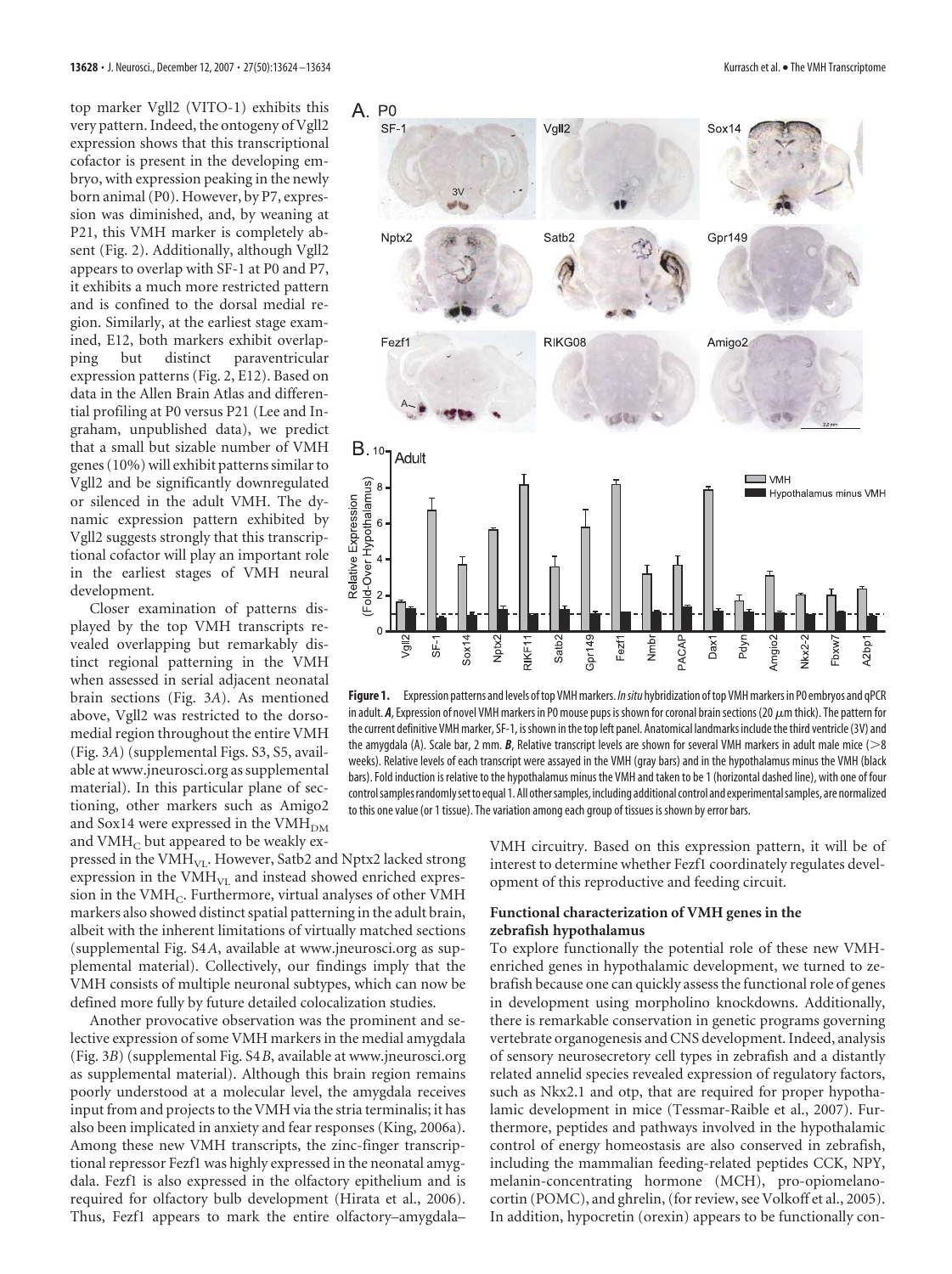

Figure 2. Expression of Vgll2 is present in the embryo and postnatal VMH but is absent in the early adult. *In situ* hybridization of Vgll2 and SF-1 in E12, P0, P7, and P21 brains. Vgll2 (top) and SF-1 (bottom) expression is shown for coronal brain sections (20  $\mu$ m). The VMH is marked with a dashed oval, and the third ventricle (3V) is labeled for orientation.

served in lower vertebrates as evidenced by an insomnia-like phenotype in zebrafish after overexpression (Prober et al., 2006). Although the exact anatomy of hypothalamic nuclei remains to be fully defined in zebrafish, the collective functional data coupled with the distinct spatial patterning of neuroendocrine markers (D. M. Kurrasch and H. A. Ingraham, unpublished data) and projections (Forlano and Cone, 2007) strongly suggest that the neuroendocrine system is highly conserved between mammals and zebrafish.

Before any functional analyses, we determined whether the zebrafish orthologs of neonatal VMH markers, nr5a subfamily members (duplicated SF-1 orthologs), fezf1, and nkx2.1a would display the same restricted expression pattern in a subpopulation of hypothalamic neurons in zebrafish as in rodents. Indeed, a prominent expression profile is observed in the medial hypothalamus for nr5a1a, nr5a2, and fezf1 (Fig. 4*A*). Expression of these VMH neonatal markers does not overlap with hypocretin or gnrh (Fig. 4*A*,*B*) (data not shown), demonstrating that regional specificity exists in both mice and teleosts. At this developmental time point in fish (48 hpf), nkx2.1a is expressed broadly in the medial and lateral hypothalamus.

To ascertain whether some of these newly revealed VMH genes are involved in hypothalamic development, we used morpholino antisense technology to block or knockdown translation of targeted mRNAs in the developing zebrafish embryo. Targeted genes were limited to those present as a single copy in the genome; duplicated genes were not chosen for this analysis to avoid compensatory effects. Morpholinos were designed and injected at the one-cell stage targeted against nmbr, a2bp1, fezf1, sox14, satb2, and crip2. Injected embryos were analyzed for disruptions in hypothalamic patterning of VMH genes just after completion of early organogenesis at 24 hpf (data not shown), middevelopment at 48 hpf (Fig. 4*B*), and during the embryo-tolarvae transition at 96 hpf, which is approximately equivalent to P0 in mammals (data not shown). Using nr5a1a and nr5a2 as presumptive VMH markers in zebrafish, we observed significant disruption in their bilateral hypothalamic expression after knocking down sox14, a2bp1, fezf1, and satb2 at all time points (Fig. 4*B* and data not shown). Expression patterns remained unchanged with nmbr morpholinos (Fig. 4*B*) or vehicle control (data not shown). The extent of disruption included loss of an organized condensed symmetrical pattern to a disorganized round pattern that is not longer bilateral; these patterns are displayed left to right, with the strongest phenotype shown on the far right (sox14-MO). This disruption of zebrafish patterning was

specific for the medial hypothalamus as evidenced by normal expression patterns for the lateral hypothalamic marker hypocretin (Fig. 4*B*) or arcuate/pituitary marker (POMC; data not shown). These data suggest that regulatory factors found in the VMH transcriptome will likely be required for normal vertebrate hypothalamic development. Our findings also serve to underscore how parallel studies in mice and zebrafish provide a strategy for quickly surveying functional roles of newly identified genes in vertebrate organogenesis.

#### **SF-1 is required for full expression of selective VMH genes**

Given that SF-1 is needed to differentiate and/or maintain the population of VMH neurons after birth, loss of SF-1 is expected to affect expression of some neonatal VMH markers. SF-1 is also predicted to regulate directly some of these newly identified VMH markers. Expression levels and patterns of some VMH markers were determined in SF-1 wild-type and null mice at P0. At this stage, one observes a distinct cell cluster expressing SF-1 transcripts, even after the loss of a functional SF-1 protein (Fig. 5*A*) (Tran et al., 2003). At later stages, the morphology and structure of the VMH is more severely compromised (Majdic et al., 2002). As expected, VMH markers were greatly diminished in  $sf-1$ <sup>-/-</sup> mice (Fig. 5*A*). However, loss of SF-1 did not affect expression of these genes in other brain regions; for instance, Fezf1 expression was maintained and possibly upregulated in the medial amygdala, and expression of Nkx2-2 and A2bp1 persisted in the zona limitas and dorsal thalamus, respectively (Fig. 5*A*). Additional qPCR analyses on neonatal hypothalami showed that levels of many, but not all, VMH transcripts were significantly lower in the SF-1 null background (Fig. 5*B*). Thus, while expression of many VMH markers diminishes with loss of SF-1 protein, our qPCR results suggest that additional analysis of these markers is needed to determine whether SF-1 is expressed in all subtypes of VMH neurons.

Given that SF-1 coordinately regulates multiple genes during endocrine organogenesis and in the adult endocrine system, we wanted to assess whether SF-1 might also directly regulate some of these newly identified VMH markers. After scanning upstream promoter regions of several genes  $(-3 \text{ kb})$ , we identified one or more potential SF-1 binding sites (C/ACAGGTCA) in *Nptx2*, *Fezf1*, *A2bp1*, *Nkx2-2*, *Fbxw7*, *Ddn*, *Slitrk1*, *Slitrk5*, and *Crip2*. Cellular reporter assays in HepG2 cells showed that wild-type, but not mutated, promoter regions of these candidate genes are activated directly by SF-1 (Fig. 5*C*). We noted that, for some promoters containing multiple SF-1 response elements, only se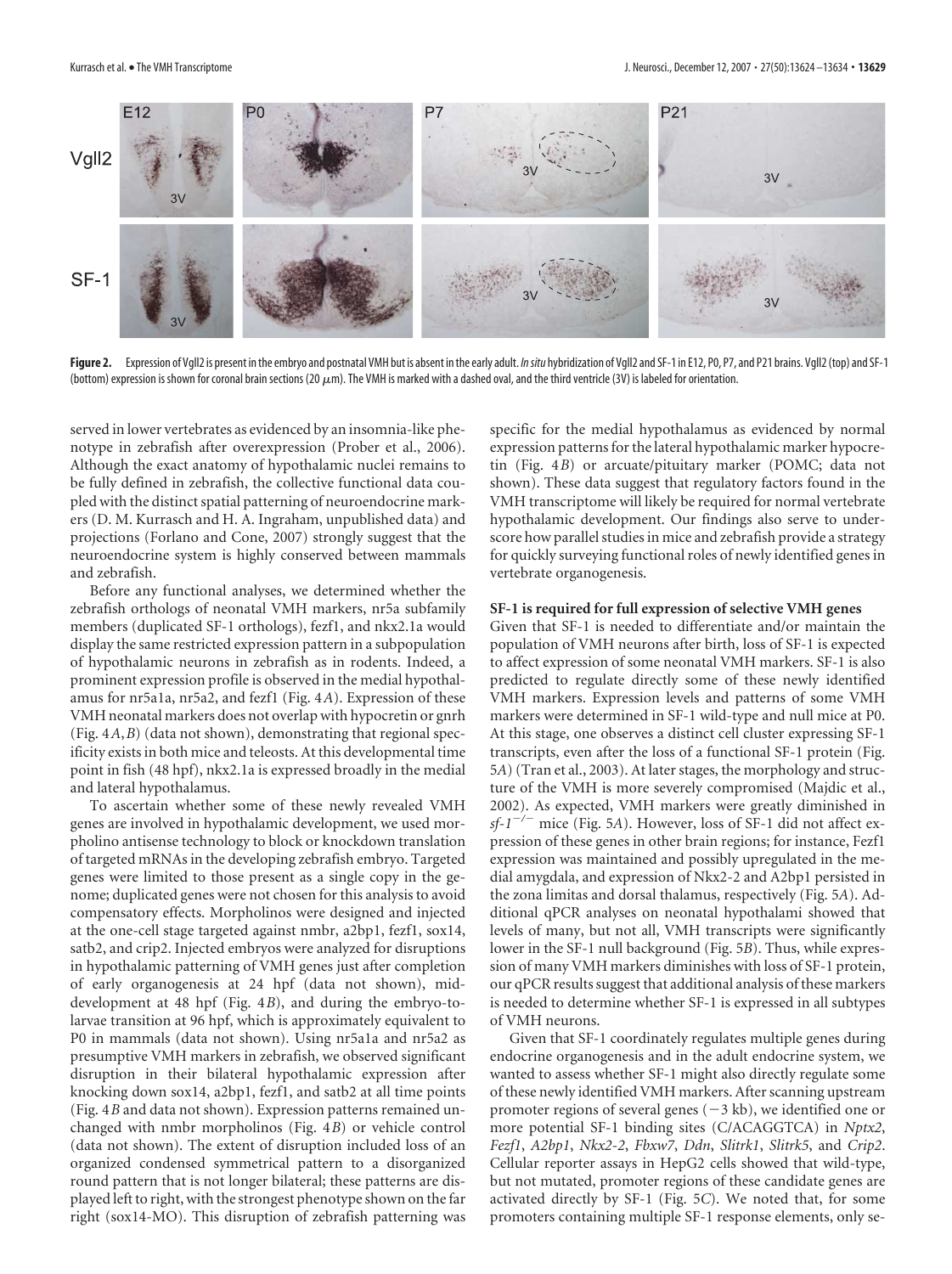lective elements were activated (data not shown). Together, these data imply that SF-1 will regulate CNS targets that are potentially important for VMH neuronal differentiation and adult physiology.

#### **Loss of leptin signaling affects a VMH transcript in the developing but not adult hypothalamus**

To begin to determine whether these new VMH transcripts are differentially regulated in other genetic backgrounds, we surveyed expression of some top VMH transcripts in P0 and adult *Lepob/ob* mice. No changes in the relative transcript levels were detected for these VMH markers in adult *Lep<sup>ob/ob</sup>* mice. As expected, NPY and POMC were upregulated and downregulated, respectively, in adult *Lepob/ob* mice (Fig. 6*B*), confirming previous results and reflecting the normal hypothalamic response after loss of leptin signaling (Bates et al., 2003). No changes in expression of these VMH markers were detected after acute challenges in adult wild-type mice (24 and 48 h fasting, physical restraint, and cold stress; data not shown). However, in the newborn animal, the AT-rich binding, cut-domain homeobox Satb2 was downregulated, whereas NPY and POMC remained unchanged (Fig. 6*A*). These data suggest that the transcriptional responses to hormone signaling by Satb2, and presumably other newly identified VMH factors, will differ in the newborn versus adult.

## **Discussion**

Here we report a comprehensive list of molecular markers that are highly specific or enriched in the neonatal and adult VMH. Although our list includes many of the known VMH markers, the majority of genes reported here are either new or not previously appreciated as being expressed in the VMH. This VMH transcriptome represents a functionally diverse set of molecular probes to define further VMH neuronal subtypes. Among the genes on this

list, we found many transcription factors as top markers. Our limited functional analysis in zebrafish predicts that these factors will be important for specifying VMH cell fate and patterning. Moreover, the remarkably distinct expression patterns exhibited by these markers offer a preliminary glimpse into the cellular complexity of the VMH that likely underlies the wide range of innate behavioral responses associated with this hypothalamic region.

Our strategy to profile the neonatal VMH nucleus resulted in a list of markers that greatly increases the number of available transcripts for probing VMH function. In comparing our list with VMH-enriched adult transcripts identified by Segal et al. (2005), we found SF-1 as the second highest expressed gene in the



Figure 3. Expression patterns of new markers reveal spatially distinct expression patterns in the VMH, with some expressed in the medial amygdala. *A*, Expression patterns are shown for six different VMH markers in serial coronal brain sections obtained from P0 male mice (20  $\mu$ m) beginning with the most anterior section (Amigo2, top) and extending posterior (Nptx2, bottom). Scale bar, 0.5 mm. *B*, Expression of Nptx2, Fezf1, and RIKG08 in the medial amygdala (arrowhead) is shown relative to expression in the VMH (for other genes found to be expressed in the VMH and in the amygdala, see supplemental Fig. S2, available at www.jneurosci.org as supplemental material). Scale bar, 1.0 mm.

VMH. Our top VMH marker Vgll2 would not have been detected by their study because it is downregulated in the adult. Among the other nine genes on their list, six are found in our top  $\sim$  100 VMH-enriched genes, one showed no enrichment in neonatal VMH, and two genes were not represented on our chip. Thus, despite the differences in experimental design, microdissection versus laser capture and neonate versus adult, a very small but overlapping subset of markers was identified in both studies, albeit with many more transcripts identified in this study. Indeed, our VMH transcriptome identifies scores of new transcripts not previously noted to be expressed in the VMH; the majority of these genes are also expressed at some level in the adult VMH (Allen Brain Atlas). Our preliminary results suggest that  $\sim$  10% of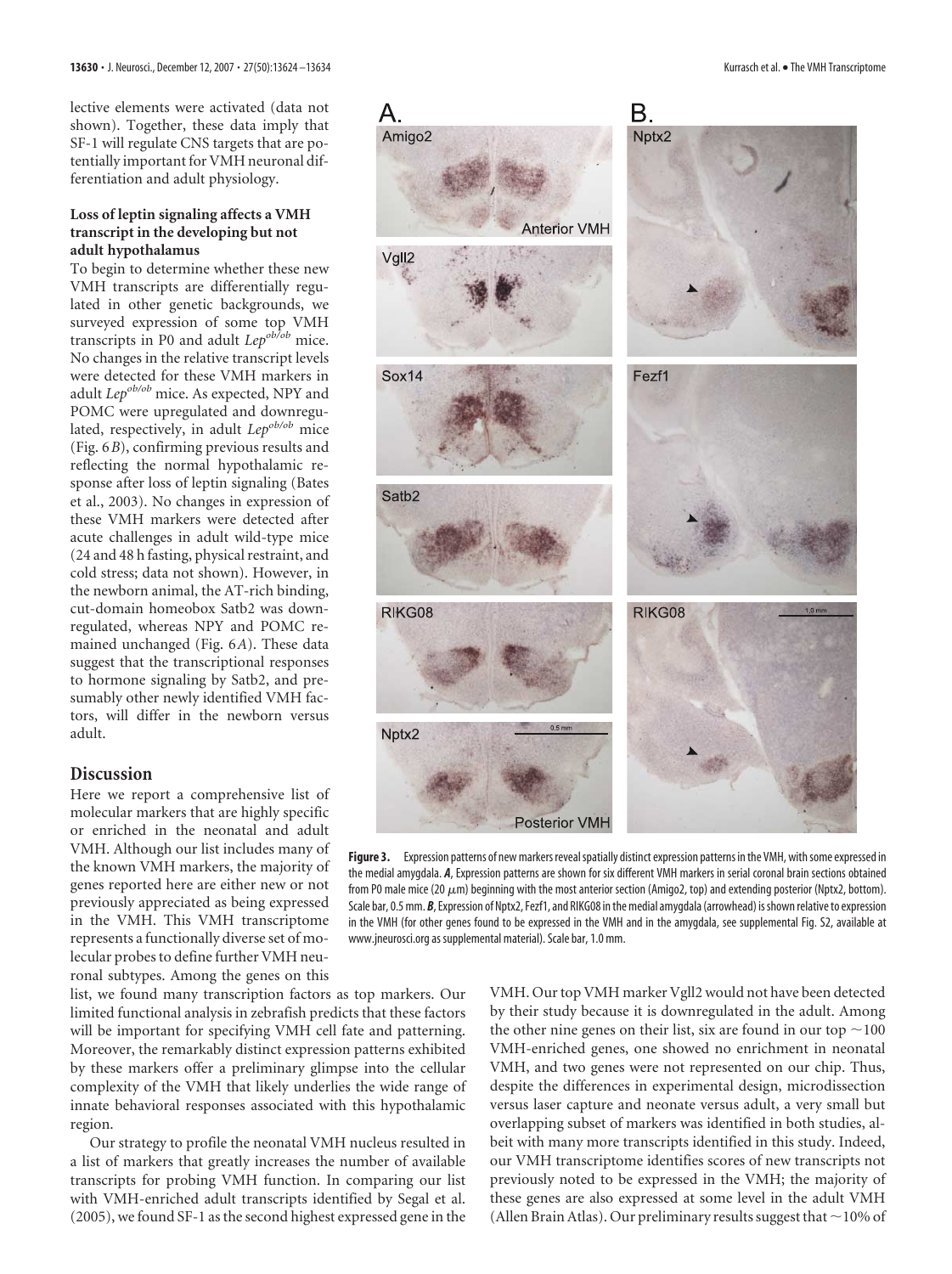

Figure 4. Knockdown of VMH markers disrupts medial hypothalamic patterning in developing zebrafish. *A*, Diagram depicting the spatial patterning of known hypothalamic markers and VMH-specific makers in the 48 hpf zebrafish brain. Whole-mount *in situ* hybridization expression profiles are shown for orthologs of mouse neonatal VMH-enriched markers. Other anatomical landmarks include the developing eye and yolk sac. Images represent the most ventral side of the embryo with the dorsal side down. *B*, Whole-mount expression patterns for wild-type and morpholino-injected 48 hpf zebrafish are shown for nr5a1a (top 5 panels), nr5a2 (middle 5 panels), or hypocretin (bottom 5 panels). Sequences for all antisense morpholinos, including nmbr-MO, sox14-MO, a2bp1-MO, and fezf1-MO, are provided insupplemental Table S3(available at www.jneurosci.org assupplementalmaterial). Disruption ofthe nr5a1a and nr5a2 expression are noted by the lack of a discernable third ventricle boundary (arrowhead). Images are displayed from no phenotype (nmbr-MO), to weakly disrupted (fezf1-MO), and to severely disrupted (sox14-MO). MA, Mandibular arch. For each condition, two distinct morpholinos directed against the initiator methionine or splice junction/5' UTR were used independently and together. Data shown are representative of two separate experiments using at least 80 embryos.

these P0 genes will be substantially downregulated in the adult (Lee and Ingraham, unpublished results). Together, searching for VMH enriched-genes at a late developmental time point (P0) rather than at earlier (E10 –E17) or much later stages (P21 to adult) yielded a remarkably comprehensive set of new molecular VMH markers that are likely to be important for both embryonic and adult functions. A similar strategy could prove useful for other brain regions in which markers and cell types remain poorly defined.

It is surprising that only a few neuropeptides are expressed in the neonatal VMH. Further inspection of our gene profiling data find that the hormone receptors (CRH receptor 2), AR, and oxytocin receptor are all elevated in the P0 VMH but fell short of the threshold level we set as significant  $(\geq 1.51\text{-fold})$ . Other listed VMH peptides including CCK and enkephalin are expressed at values well below onefold at P0. As such, these peptides must be

upregulated sometime after birth, suggesting that the physiological demand for peptide signaling is lower in the newborn animal. This notion is consistent with the fact that mutations in endocrine pathways do not lead to overt phenotypes until after birth when homeostasis in response to the external environment is required. It will be of interest to determine when expression of these peptides becomes enriched in the VMH. This raises another obvious question: what is the precise function of the few VMH peptides that were found to be expressed early in the VMH? Although established roles for PACAP, substance P (Tac1), and prodynorphin in VMH development are still unclear, the marked expression of BDNF observed in the P0 VMH suggests that this neurotrophic factor is important for some aspects of VMH development in addition to its purported role in mediating melanocortin signaling for satiety.

Our top candidate Vgll2 exhibits an extremely robust and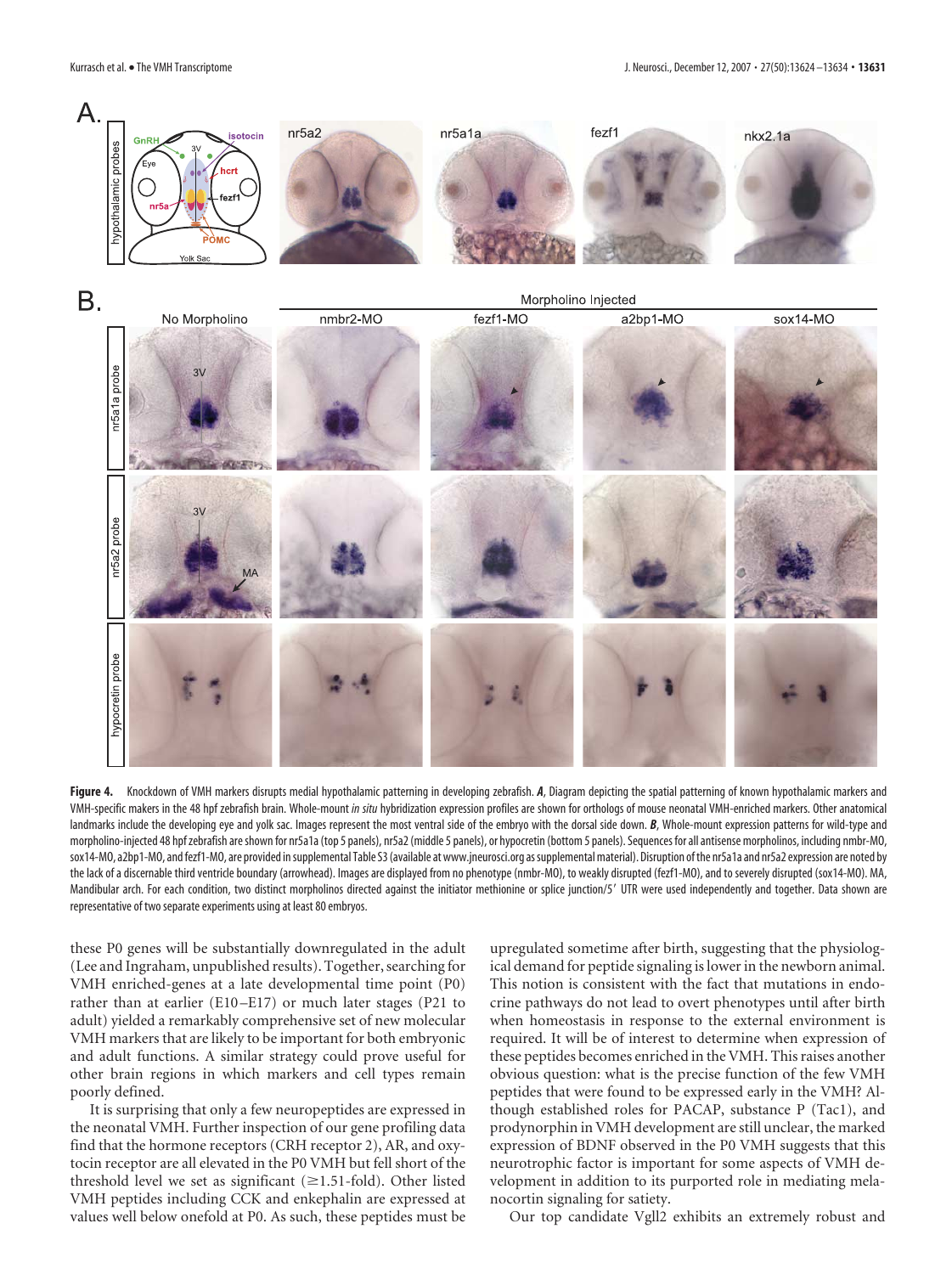selective expression pattern in the VM- $H<sub>DM</sub>$  and supersedes SF-1 as the top developmental marker for the VMH. Based on known functions of the *Drosophila* ortholog *vestigial* in organogenesis, Vgll2 is hypothesized to promote skeletal muscle differentiation by functioning as a cellspecific transcriptional cofactor (Chen et al., 2004). Vgll2 has not been found in the CNS until now and instead was purported to be in Rathke's pouch or the pituitary anlagen (Mielcarek et al., 2002). We find that Vgll2 is not enriched in the adult VMH or expressed in a prepubescent mouse (P21), suggesting that this gene has a role specific to VMH development. Given that SF-1 and Vgll2 have overlapping but distinct expression patterns at E12, it is possible that each of these factors marks a slightly different progenitor population. Our results show that Vgll2 is one of the most restricted markers of the purported "metabolic center" of the VMH, namely the VMH<sub>DM</sub>. Vgll2 is excluded from the proposed "reproductive center" of the VMH (VMH $_{VI}$ ) that contains the estrogen and progesterone receptors (Flanagan-Cato, 2000). Other adult VM- $H<sub>DM</sub>$  markers include the leptin and ghre-



**Figure 5.** Expression of VMH-enriched transcripts requires SF-1.A, Expression patterns for Fezf1, Nkx2-2, and A2bp1 are shown<br>in sf-1<sup>-/-</sup> P0 male mice. For comparison, SF-1 is shown (top). Expression of these markers is in *sf-1/* P0 male mice. For comparison, SF-1 is shown (top). Expression of these markers is maintained in other brain regions (arrowheads). **B**, Relative transcript levels of VMH-enriched genes are shown for sf-1<sup>-/-</sup> mice (whole hypothalamus); expression in wild-type (WT) mice for each transcript is set at 100% (data not shown). *C*, Relative luciferase activity (RLU) is shown after transfection of wild-type or mutant promoter plasmids (100 ng; Materials and Methods) and increasing amounts of pCMV–SF-1 (0, 100, and 200 ng).

lin receptors (Zigman et al., 2006). Although the *in vivo* function of Vgll2 remains to be established, it is possible that this transcriptional cofactor plays an important role in establishing, but not necessarily maintaining, expression of metabolic VMH<sub>DM</sub>specific markers. It should be noted that other factors affecting energy balance such as BDNF, tubby, and VGLUT2 are actually enriched in the  $VMH<sub>VI</sub>$  or are found throughout the entire  $VMH<sub>VI</sub>$ (Coleman and Eicher, 1990; Kernie et al., 2000; Rios et al., 2001; Majdic et al., 2002; Collin et al., 2003; Xu et al., 2003; Tran et al., 2006; Tong et al., 2007). This fact underscores the need for molecular definition of neuronal subtypes within the VMH rather than relying solely on the current "two-center" organizational scheme of the VMH. Clearly, having highly expressed and regionally restricted VMH markers such as Vgll2 will make it possible to begin unraveling the cellular and functional complexity of this neuroendocrine center.

Despite the fact that SF-1 is known to coordinately regulate genetic programs in peripheral endocrine tissues, SF-1 target genes in the VMH have remained elusive. Here we demonstrate that some of these new VMH markers are direct targets of SF-1. Knowing the network of SF-1-regulated genes, especially during brain development, will be instructive for understanding why loss of SF-1 results in a failure of VMH neurons to differentiate and to project to other brain regions (Tran et al., 2003; Davis et al., 2004). It is likely that some of the several cell adhesion molecules identified here, such as *Amigo2*, *Cdh4*, *Sema3a*, *Slit3*, and *Netrin3*, are directly regulated by SF-1 and affect axonal guidance. Another unanticipated gene that is regulated directly by SF-1 and is at the top of our list is the secreted glycoprotein Nptx2 (Narp). Nptx2 and other neuronal pentraxins are proposed to regulate activity-dependent synaptic plasticity via AMPA receptor clustering in hippocampal spines based primarily on *in vitro* studies; these functions suggest that neuronal pentraxins participate in learning and memory (O'Brien et al., 1999). However, deleting all

three members of this family in mice resulted in a mild impairment of retinal activity, whereas hippocampal long-term potentiation and long-term depression appeared normal (Bjartmar et al., 2006). In the hypothalamus, others have suggested that lateral hypothalamic neuropeptides, hypocretin and MCH, use neuronal pentraxins to influence synapse formation of target neurons (Reti et al., 2002). In light of these findings, additional studies are needed to define the precise function of Nptx2 in the VMH and may thereby uncover novel roles for this interesting but still poorly understood protein family.

We speculate that several genes on our list will participate in genetic programs that establish VMH patterning, migration, and the development of neural circuits. Our limited zebrafish knockdown experiments show that the transcription factors Fezf1 and Sox14 are required for early patterning of the medial hypothalamus. Although these results need to be confirmed in mice, mutations in these developmental factors might underlie adult metabolic disease, as shown previously for the basic helix–loop– helix/PAS transcription factor Sim1 (Michaud et al., 2001). Aside from regulating overall hypothalamic patterning, these new VMH factors are likely to be important for establishing proper hypothalamic brain circuitry during critical developmental stages, including postnatal periods. In this regard, Satb2 represents a likely candidate for this role. Indeed, this AT-rich binding protein, cut homeodomain transcription factor, is proposed to affect neuronal cell fate based on expression patterns in the embryonic brain (Britanova et al., 2005). We find that Satb2 transcript levels are responsive to leptin signaling in the neonatal but not in the adult. Interestingly, Satb2 also regulates osteocalcin, a potential endocrine hormone that is made in the bone and is needed for normal glucose homeostasis (Lee et al., 2007). Our findings are intriguing given that Bouret and Simerly (2006) showed that neonatal leptin plays a neurotrophic role during a critical development window and is needed for establishing nor-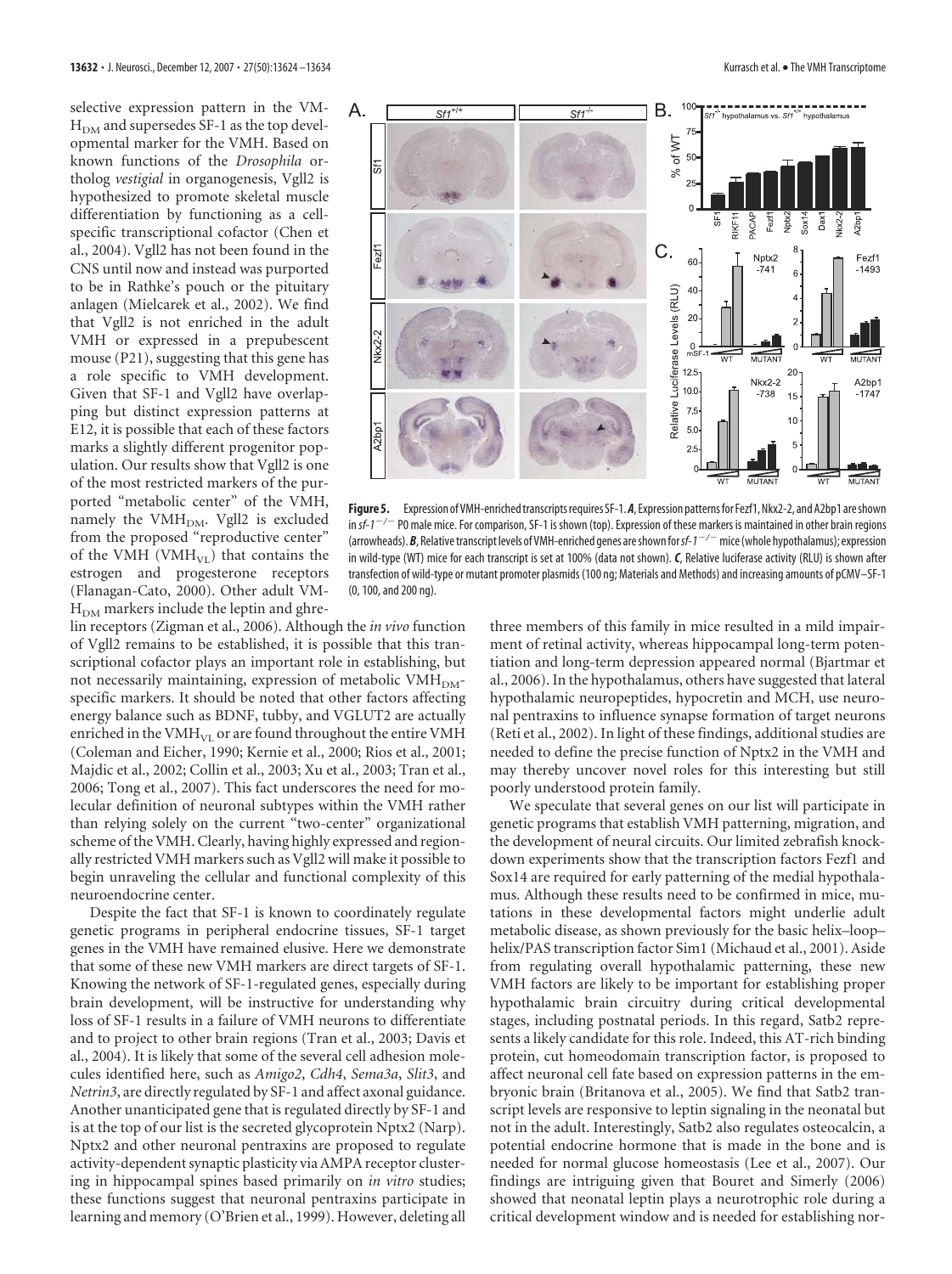![](_page_9_Figure_1.jpeg)

**Figure 6.** Reduction of Satb2 in the neonatal but not adult VMH. Relative levels of VMH transcripts as well as ARC transcripts, NPY, and POMC, as indicated on the *x*-axis are shown from isolated total hypothalami obtained from neonatal (P0; *A*) and adult (*B*) mice. Levels for wildtype (gray bars) and for *Lep<sup>ob/ob</sup>* (black bars) are shown in both panels. Fold induction is relative to the hypothalamus minus the VMH with the wild-type (WT) control sample assigned a value of 1 (horizontal dashed line).

mal ARC projections. Determining the downstream targets of Satb2 in the VMH is needed to more fully define the role of this transcription factor in the hypothalamus.

In summary, this neonatal VMH transcriptome now allows for the novel molecular classification of this functionally complex neuroendocrine center. Identifying the developmental regulatory networks for the VMH and other hypothalamic regions should shed insight into the fetal origins of adult endocrine diseases (Barker et al., 1989), as well as the mechanistic underpinnings of innate homeostatic responses.

#### **References**

- Altman J, Bayer SA (1986) The development of the rat hypothalamus. Adv Anat Embryol Cell Biol 100:1–178.
- Barker DJ, Winter PD, Osmond C, Margetts B, Simmonds SJ (1989) Weight in infancy and death from ischaemic heart disease. Lancet 2:577–580.
- Bates SH, Stearns WH, Dundon TA, Schubert M, Tso AW, Wang Y, Banks AS, Lavery HJ, Haq AK, Maratos-Flier E, Neel BG, Schwartz MW, Myers Jr MG (2003) STAT3 signalling is required for leptin regulation of energy balance but not reproduction. Nature 421:856 –859.
- Berghuis P, Rajnicek AM, Morozov YM, Ross RA, Mulder J, Urban GM, Monory K, Marsicano G, Matteoli M, Canty A, Irving AJ, Katona I, Yanagawa Y, Rakic P, Lutz B, Mackie K, Harkany T (2007) Hardwiring the brain: endocannabinoids shape neuronal connectivity. Science 316:1212–1216.
- Bjartmar L, Huberman AD, Ullian EM, Renteria RC, Liu X, Xu W, Prezioso J, Susman MW, Stellwagen D, Stokes CC, Cho R, Worley P, Malenka RC, Ball S, Peachey NS, Copenhagen D, Chapman B, Nakamoto M, Barres BA, Perin MS (2006) Neuronal pentraxins mediate synaptic refinement in the developing visual system. J Neurosci 26:6269 –6281.
- Bouret SG, Simerly RB (2006) Developmental programming of hypothalamic feeding circuits. Clin Genet 70:295–301.
- Britanova O, Akopov S, Lukyanov S, Gruss P, Tarabykin V (2005) Novel transcription factor Satb2 interacts with matrix attachment region DNA elements in a tissue-specific manner and demonstrates cell-typedependent expression in the developing mouse CNS. Eur J Neurosci 21:658 –668.
- Caqueret A, Boucher F, Michaud JL (2006) Laminar organization of the early developing anterior hypothalamus. Dev Biol 298:95–106.
- Chen HH, Maeda T, Mullett SJ, Stewart AF (2004) Transcription cofactor Vgl-2 is required for skeletal muscle differentiation. Genesis 39:273–279.
- Cohen RS, Pfaff DW (1992) Ventromedial hypothalamic neurons in the mediation of long-lasting effects of estrogen on lordosis behavior. Prog Neurobiol 38:423–453.
- Coleman DL, Eicher EM (1990) Fat (fat) and tubby (tub): two autosomal recessive mutations causing obesity syndromes in the mouse. J Hered 81:424 –427.
- Collin M, Backberg M, Ovesjo ML, Fisone G, Edwards RH, Fujiyama F, Meister B (2003) Plasma membrane and vesicular glutamate transporter mRNAs/proteins in hypothalamic neurons that regulate body weight. Eur J Neurosci 18:1265–1278.
- Cota D, Marsicano G, Tschop M, Grubler Y, Flachskamm C, Schubert M, Auer D, Yassouridis A, Thone-Reineke C, Ortmann S, Tomassoni F, Cervino C, Nisoli E, Linthorst AC, Pasquali R, Lutz B, Stalla GK, Pagotto U (2003) The endogenous cannabinoid system affects energy balance via central orexigenic drive and peripheral lipogenesis. J Clin Invest 112:423–431.
- Daniels D, Miselis RR, Flanagan-Cato LM (2003) Hypothalamic colocalization of substance P receptor and transneuronal tracer from the lordosis-relevant lumbar epaxial muscles in the female rat. Neurosci Lett 338:111–114.
- Davis AM, Seney ML, Stallings NR, Zhao LP, Parker KL, Tobet SA (2004) Loss of steroidogenic factor 1 alters cellular topography in the mouse ventromedial nucleus of the hypothalamus. J Neurobiol 60:424 –436.
- Dhillon H, Zigman JM, Ye CP, Lee CE, McGovern RA, Tang VS, Kenny CD, Christiansen LM, White RD, Edelstein EA, Coppari R, Balthasar N, Cowley MA, Chua S Jr, Elmquist JK, Lowell BB (2006) Leptin directly activates SF1 neurons in the VMH, and this action by leptin is required for normal body-weight homeostasis. Neuron 49:191–203.
- Egawa M, Inoue S, Sato S, Takamura Y, Murakami N, Takahashi K (1991) Restoration of circadian corticosterone rhythm in ventromedial hypothalamic lesioned rats. Neuroendocrinology 53:543–548.
- Flanagan-Cato LM (2000) Estrogen-induced remodeling of hypothalamic neural circuitry. Front Neuroendocrinol 21:309 –329.
- Flier JS, Maratos-Flier E (1998) Obesity and the hypothalamus: novel peptides for new pathways. Cell 92:437–440.
- Forlano PM, Cone RD (2007) Conserved neurochemical pathways involved in hypothalamic control of energy homeostasis. J Comp Neurol 505:235–248.
- Hashimoto H, Shintani N, Baba A (2006) New insights into the central PACAPergic system from the phenotypes in PACAP- and PACAP receptor-knockout mice. Ann NY Acad Sci 1070:75–89.
- Hirata T, Nakazawa M, Yoshihara S, Miyachi H, Kitamura K, Yoshihara Y, Hibi M (2006) Zinc-finger gene Fez in the olfactory sensory neurons regulates development of the olfactory bulb non-cell-autonomously. Development 133:1433–1443.
- Ikeda Y, Luo X, Abbud R, Nilson JH, Parker KL (1995) The nuclear receptor steroidogenic factor 1 is essential for the formation of the ventromedial hypothalamic nucleus. Mol Endocrinol 9:478 –486.
- Ikeda Y, Nagai A, Ikeda MA, Hayashi S (2003) Sexually dimorphic and estrogen-dependent expression of estrogen receptor beta in the ventromedial hypothalamus during rat postnatal development. Endocrinology 144:5098 –5104.
- Kernie SG, Liebl DJ, Parada LF (2000) BDNF regulates eating behavior and locomotor activity in mice. EMBO J 19:1290 –1300.
- King BM (2006a) Amygdaloid lesion-induced obesity: relation to sexual behavior, olfaction, and the ventromedial hypothalamus. Am J Physiol Regul Integr Comp Physiol 291:R1201–R1214.
- King BM (2006b) The rise, fall, and resurrection of the ventromedial hypothalamus in the regulation of feeding behavior and body weight. Physiol Behav 87:221–244.
- Kurrasch DM, Huang J, Wilkie TM, Repa JJ (2004) Quantitative real-time